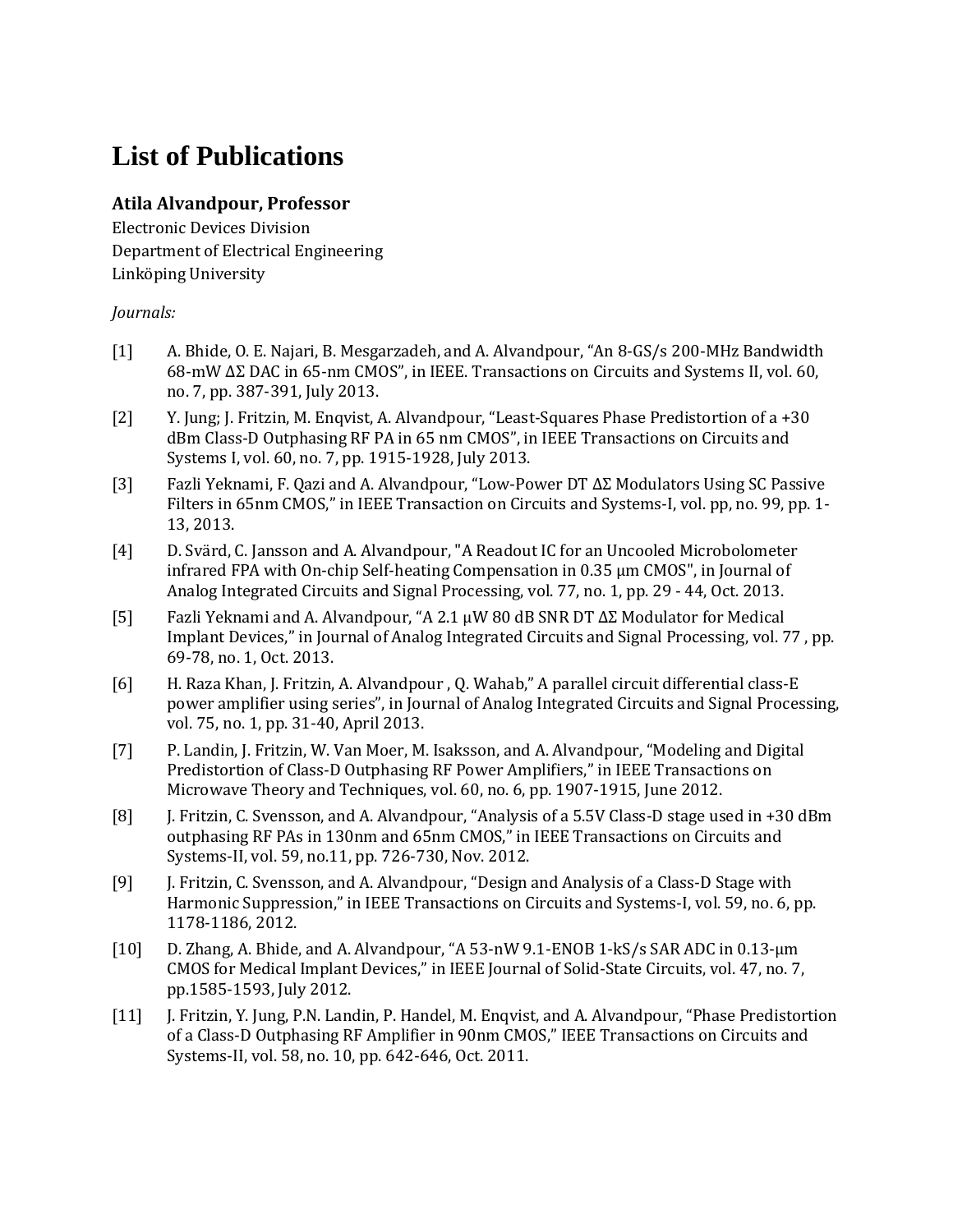- [12] T. Sundström, C. Svensson, and A. Alvandpour, "A 2.4 GS/s, Single-Channel, 31.3 dB SNDR at Nyquist, 8-bit Pipeline ADC in 65nm CMOS," in Journal of Solid State Circuits, vol. 46, no. 7, pp. 1575-1584 July 2011.
- [13] J. Fritzin and A. Alvandpour, "A 3.3V 72.2Mbit/s 802.11n WLAN Transformer-Based Power Amplifier in 65nm CMOS" in Journal of Analog Integrated Circuits and Signal Processing, vol. 64, no. 3, pp. 241-247, Sept. 2010.
- [14] T. Sundström and A. Alvandpour, "A 6-bit 2.5-GS/s flash ADC using comparator redundancy for low power in 90 nm CMOS, " in Journal of Analog Integrated Circuits and Signal Processing, vol. 64, no. 3, pp. 215 – 222, Sept. 2010.
- [15] T. Sundström and A. Alvandpour, "Utilizing Process Variations for Reference Generation in a Flash ADC", in IEEE Trans. Circuits and Systems II, vol. 56, no. 5, pp. 364- 368, May 2009.
- [16] B. Mesgarzadeh and A. Alvandpour, "A Low-Power Digital DLL-Based Clock Generator in Open-Loop Mode", in IEEE Journal of Solid-State Circuits, vol. 44, no. 7, pp. 1907-1913, 2009.
- [17] B. Mesgarzadeh, M. Hansson, and A. Alvandpour, "Jitter characteristic in charge recovery resonant clock distribution", in IEEE Journal of Solid-State Circuits, pp. 1618-1625, vol. 42, July 2007.
- [18] S. Vangal, Y. Hoskote, N. Borkar and A. Alvandpour, "A 6.2-GFlops floating-point multiplyaccumulator with conditional normalization", in IEEE Journal of Solid-State Circuits, vol. 41, no. 10, pp. 2314-2323, Oct. 2006,
- [19] S. Hsu, A. Alvandpour, S. Mathew, S. Lu, R. Krishnamurthy, S. Borkar, "A 4.5GHz 130nm 32 kb L0 Cache with a Leakage-tolerant Self Reverse-Bias Bitline Scheme," IEEE Journal of Solid-State Circuits, vol.38, no.5, pp. 755-76, May 2003.
- [20] A. Alvandpour, R. Krishnamurthy, K. Soumyanath, S. Borkar, "A Sub-130nm Conditional Keeper Technique," IEEE Journal of Solid-State Circuits, vol. 37, no: 5, pp. 633-638, May 2002.
- [21] R. Krishnamurthy, A. Alvandpour, G. Balamurugan, N. Shanbhag, K. Soumyanath, S. Borkar, "A 130-nm 6GHz 256x32b Leakage-tolerant Register File," IEEE Journal of Solid-State Circuits, Vol.: 37, no: 5, pp. 624-63, May 2002.

*International Conferences:*

- [22] A. Ojani, B. Mesgarzadeh, and A. Alvandpour, "A Quadrature UWB Frequency Synthesizer with Dynamic Settling-Time Calibration", IEEE Intl. Symp. Circuits and Systems (ISCAS), pp. 2480-2483, May 2013.
- [23] A. Fazli Yeknami, and A. Alvandpour, "A 0.5-V 250-nW 65-dB SNDR Passive ΔΣ Modulator for Medical Implant Devices", IEEE Intl. Symp. Circuits and Systems (ISCAS), pp. 2010-2013, May 2013.
- [24] A. Fazli Yeknami, and A. Alvandpour, "A Variable Bandwidth Amplifier for a Dual-mode Low-Power ΔΣ Modulator in Cardiac Pacemaker System", IEEE Intl. Symp. Circuits and Systems (ISCAS), pp. 1918-1921, May 2013.
- [25] D. Zhang and A. Alvandpour, "A 3-nW 9.1-ENOB SAR ADC at 0.7 V and 1 kS/s," in IEEE European Solid-State Circuits Conference (ESSCIRC), pp. 369-372, September 2012.
- [26] B. Mesgarzadeh, I. Soderquist, and A. Alvandpour, "Reliability Challenges in Avionics due to Silicon Aging," in proc. IEEE Intl. Symp. on Design and Diagnostics of Electronic Circuits and Systems (DDECS), pp. 342-347, April 2012.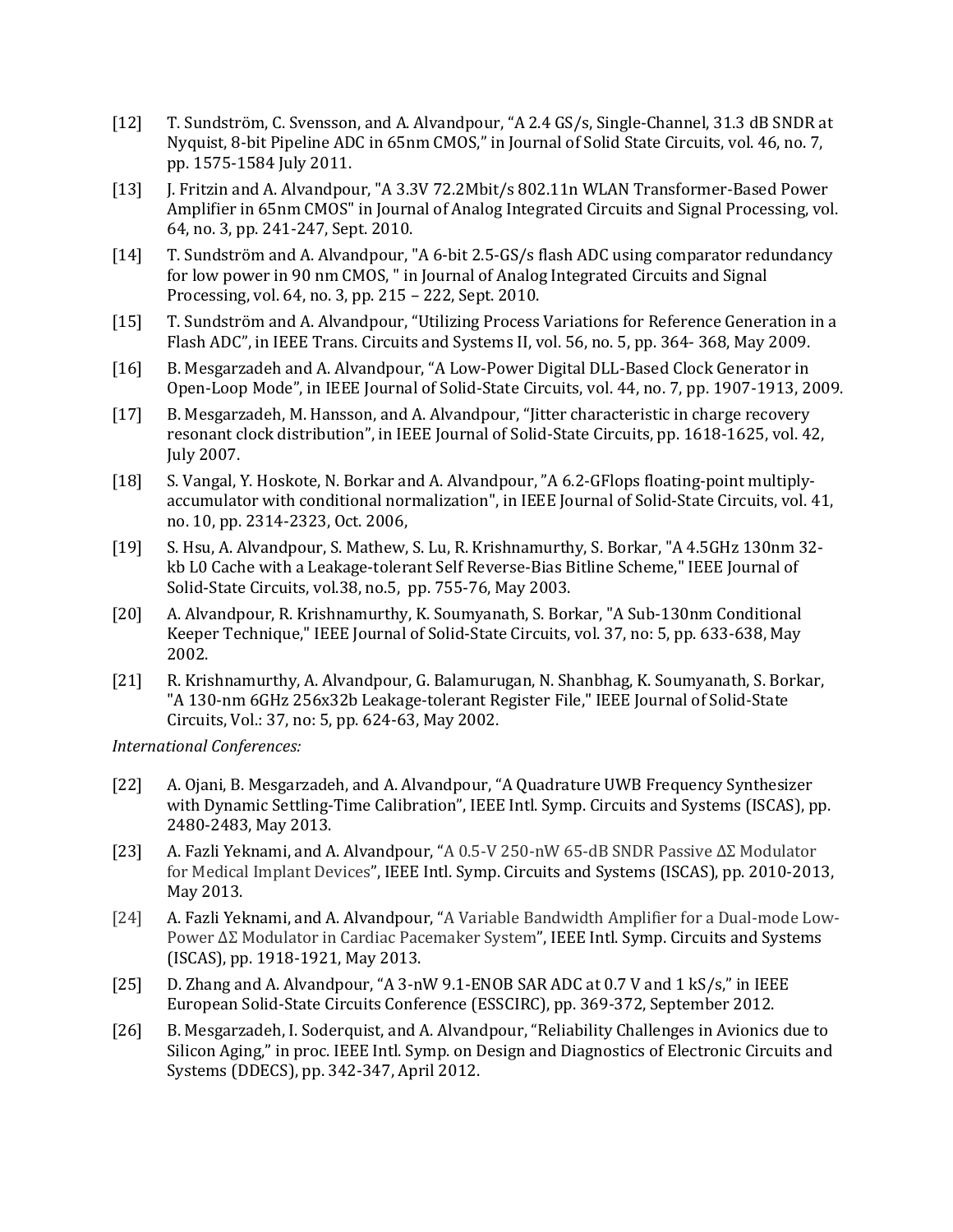- [27] A. Ojani, B. Mesgarzadeh, and A. Alvandpour, "A DLL-based Injection-Locked Frequency Synthesizer for WiMedia UWB," in proc. IEEE Symp. on Circuits and Systems (ISCAS), pp. 2027-2030, May 2012.
- [28] J. Fritzin, B. Mesgarzadeh, and A. Alvandpour, "A Class-D Stage with Third Harmonic Suppression and DLL Based Phase Generation," in proc. IEEE Midwest Symp. on Circuits and Systems (MWSCAS), pp. 45-48, August 2012.
- [29] A. Ojani, B. Mesgarzadeh, and A. Alvandpour, "A Process-Variation Tolerant DLL-Based UWB Frequency Synthesizer," in proc. IEEE Midwest Symp. on Circuits and Systems (MWSCAS), pp. 558-561, August 2012.
- [30] A. Fazli Yeknami and A. Alvandpour, "A 0.7-V 600-nW 87-dB SNDR DT-ΔΣ Modulator with Partly Body-Driven and Switched Op-amps for Biopotential Signal Acquisition," in Proc. IEEE Biomedical Circuits and Systems Conference (BioCAS), pp. 1-4, November 2012.
- [31] A. Fazli Yeknami and A. Alvandpour, "A 2.1 μW 76 dB SNDR DT-ΔΣ Modulator for Medical Implant Devices," in Proc. IEEE Norchip, 12-13, pp. 1-4, November 2012.
- [32] D. Svard, C. Jansson, and A. Alvandpour, "A Readout Circuit for an Uncooled IR Camera With Mismatch and Self-Heating Compensation," in IEEE Norchip Conference, pp. 1-4, November 2012.
- [33] J. Fritzin, C. Svensson, and A. Alvandpour, "A +32dBm 1.85GHz Class-D Outphasing RF PA in 130nm CMOS for WCDMA/LTE," in IEEE European Solid-State Circuits Conference (ESSCIRC), pp. 127-130, September 2011.
- [34] D. Zhang, A. Bhide, and A. Alvandpour, "A 53-nW 9.12-ENOB 1-kS/s SAR ADC in 0.13-μm CMOS for Medical Implant Devices," in IEEE European Solid-State Circuits Conference (ESSCIRC), pp. 467-470, September 2011.
- [35] B. Mesgarzadeh, I. Esmail Zadeh, and A. Alvandpour, "A Multi-Segment Clocking Scheme to Reduce On-Chip EMI," in proc. IEEE International SoC Conference (SoCC), pp. 251-255, September 2011.
- [36] A. Fazli Yeknami, M. Savadi Osgooei, and A. Alvandpour, "A Programmable-Bandwidth Amplifier for Ultra-Low-Power Switched-Capacitor Application," in IEEE European Conference on Circuit Theory and Design (ECCTD), pp. 761-764, August 2011.
- [37] J. Fritzin, C. Svensson, and A. Alvandpour, "A Wideband Fully Integrated +30dBm Class-D Outphasing RF PA in 65nm CMOS," in IEEE International Symposium on Integrated Circuits (ISIC), December 2011.
- [38] E. Nilsson and C. Svensson, "Envelope detector sensitivity and blocking characteristics," in European Conference on Circuit Theory and Design (ECCTD), pp. 802-805, August 2011.
- [39] D. Zhang, C. Svensson, and A. Alvandpour, "Power Consumption Bounds for SAR ADCs," in IEEE European Conference on Circuit Theory and Design (ECCTD), pp. 556-559, August 2011.
- [40] A. Fazli Yeknami, M. Hansson, B. Mesgarzadeh, and A. Alvandpour, "A low voltage and process variation tolerant SRAM cell in 90-nm CMOS", in Proc. International Symp. on VLSI Design, Automation and Test (VLSI-DAT), pp. 78-81, 2010.
- [41] J. Fritzin, C. Svensson, and A.Alvandpour, "A Class-D Outphasing RF Amplifier with Harmonic Suppression in 90nm CMOS", in proc. IEEE European Solid-State Circuits Conference (ESSCIRC), pp. 310-313, September 2010.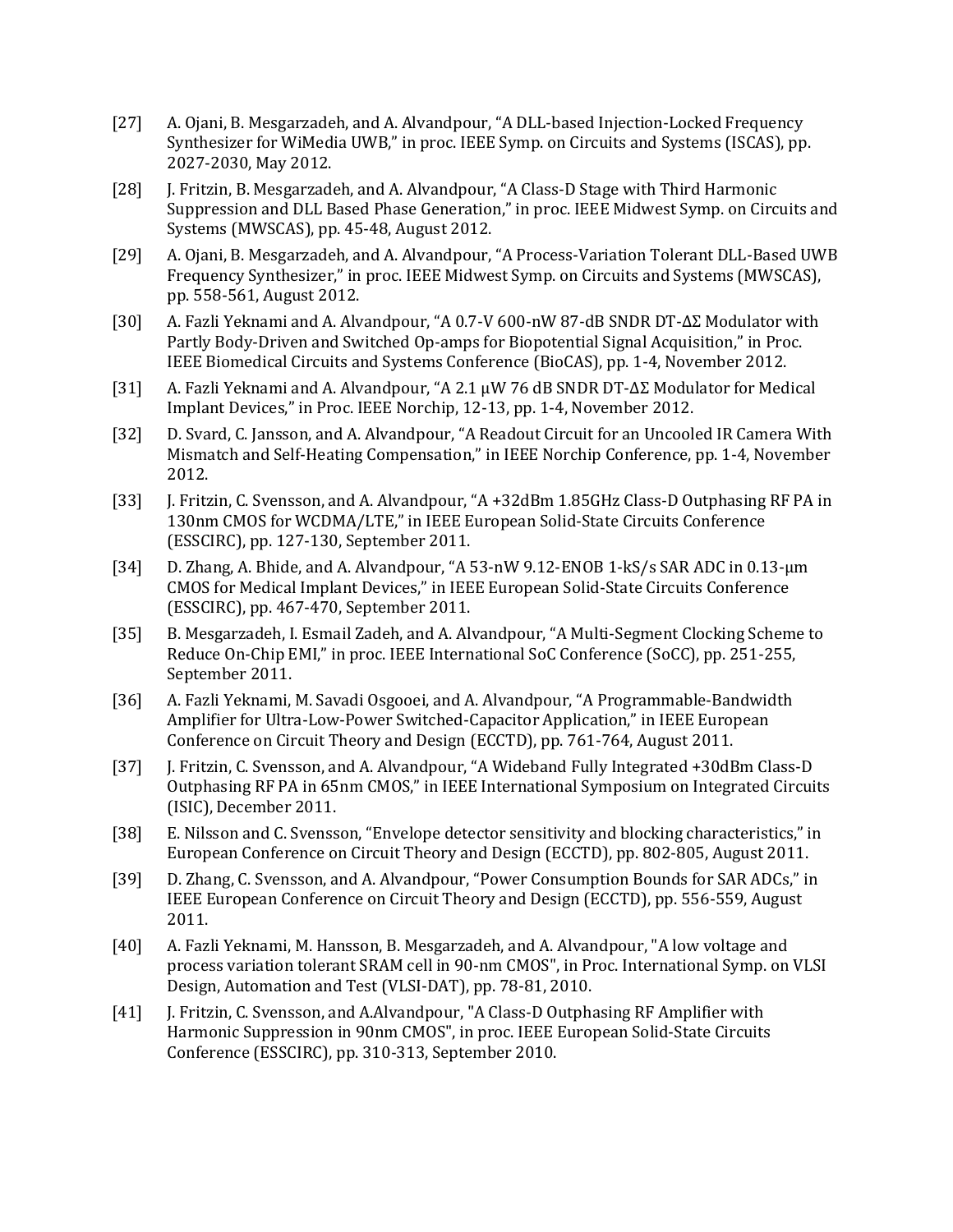- [42] J. Fritzin, T. Sundstrom, T. Johansson, and A. Alvandpour, "Reliability Study of a Low-Voltage Class-E Power Amplifier in 130nm CMOS", in proc. IEEE International Symposium on Circuits and Systems, (ISCAS), pp. 1907-1910, May 2010.
- [43] T. Sundstrom, C. Svensson, and A. Alvandpour, "A 2.4 GS/s, 4.9 ENOB at Nyquist, Single-Channel Pipeline ADC in 65nm CMOS, " in IEEE European Solid-State Circuits Conference (ESSCIRC), pp. 370-373, September 2010.
- [44] B. Mesgarzadeh and A. Alvandpour, "EMI reduction by resonant clock distribution networks", in proc. IEEE International Symposium on Circuits and Systems (ISCAS), pp. 977- 980, May 2010.
- [45] O. E. Najari, T. Arnborg, and A. Alvandpour "Wideband Inductroless LNA Employing Simultaneous 2nd and 3rd Order Distortion Cancellation ", in proc. Norchip conference, Finland, 2010.
- [46] D. Zhang, A. Bhide, and A. Alvandpour, "Design of CMOS Sampling Switch for Ultra-Low Power ADCs for Biomedical Applications, " in proc. Norchip conference, Finland, 2010.
- [47] J. Fritzin and A. Alvandpour, "Low Voltage Class-E Power Amplifiers for DECT and Bluetooth in 130nm CMOS", in proc. IEEE Topical Meeting on Silicon Monolithic Integrated Circuits in RF Systems (SiRF), pp. 57-60, San Diego, USA, 2009.
- [48] B. Mesgarzadeh; M. Sadeghifar; P. Fredriksson; C. Jansson; F. Niklaus; A. Alvandpour, "A Low-noise Readout Circuit in 0.35-µm CMOS for Low-cost Uncooled FPA Infrared Network Camera" SPIE conference, Defense, Security, and Sensing 2009: Infrared Technology and Applications XXXV, Vol. 7298, pp. 72982F1-72982F8, April 2009.
- [49] J. Fritzin, T. Johansson, and A. Alvandpour, "A 72.2Mbit/s LC-based Power Amplifier in 65nM CMOS for 2.4GHZ 802.11N WLAN", in proc. 15th Int. Conference Mixed Design of Integrated Circuit and Systems (MIXDES'08), pp. 155-158, Poznan, Poland, 2008.
- [50] B. Mesgarzadeh and A. Alvandpour, "A 2-GHz 7-mW Digital DLL-Based Frequency Multiplier in 90-nm CMOS", in proc. 34th European Solid-State Circuits Conference , Edinburgh, UK, pp. 86-89, 2008.
- [51] J. Fritzin, T. Johansson, and A. Alvandpour, "Impedance Matching Techniques in 65nm CMOS Power Amplifiers for 2.4GHz 802.11n WLAN", in proc. 38th IEEE European Microwave Conference (EuMC'08), pp. 1207-1210, Amsterdam, Netherlands, 2008.
- [52] J. Fritzin and A. Alvandpour, "A 72.2Mbit/s Transformer-Based Power Amplifier in 65nm CMOS for 2.4GHz 802.11n WLAN" in proc. IEEE NORCHIP Conference, pp. 53-56, Tallin, Estonia, 2008.
- [53] T. Sundström and A. Alvandpour "A 2.5-GS/s 30-mW 4-bit Flash ADC in 90nm CMOS", in proc. 26th Norchip conference, pp. 264-267, Tallin, Estonia, 2008.
- [54] S. Vangal, et al, "An 80-Tile 1.28TFLOPS Network-on-Chip in 65nm CMOS", in proceedings of IEEE International Solid State Circuits Conference (ISSCC'07), pp. 98-99, San Fransisco, USA, 2007.
- [55] S. Vangal, A. Singh, J. Howard, S. Dighe, N. Borkar, and A. Alvandpour, "A 5.1 GHz 0.34 mm2 Router for Network-on-Chip Applications", 2007 Symposium on VLSI Circuits, Digest of Technical Papers, pp. 42-43, Kyoto, Japan, 2007.
- [56] M. Hansson, and A. Alvandpour, "Comparative analysis of process variation impact on flip flop power performance", in proc. IEEE International Symposium on Circuits and Systems, pp. 3744-3747, New Orleans, USA, 2007.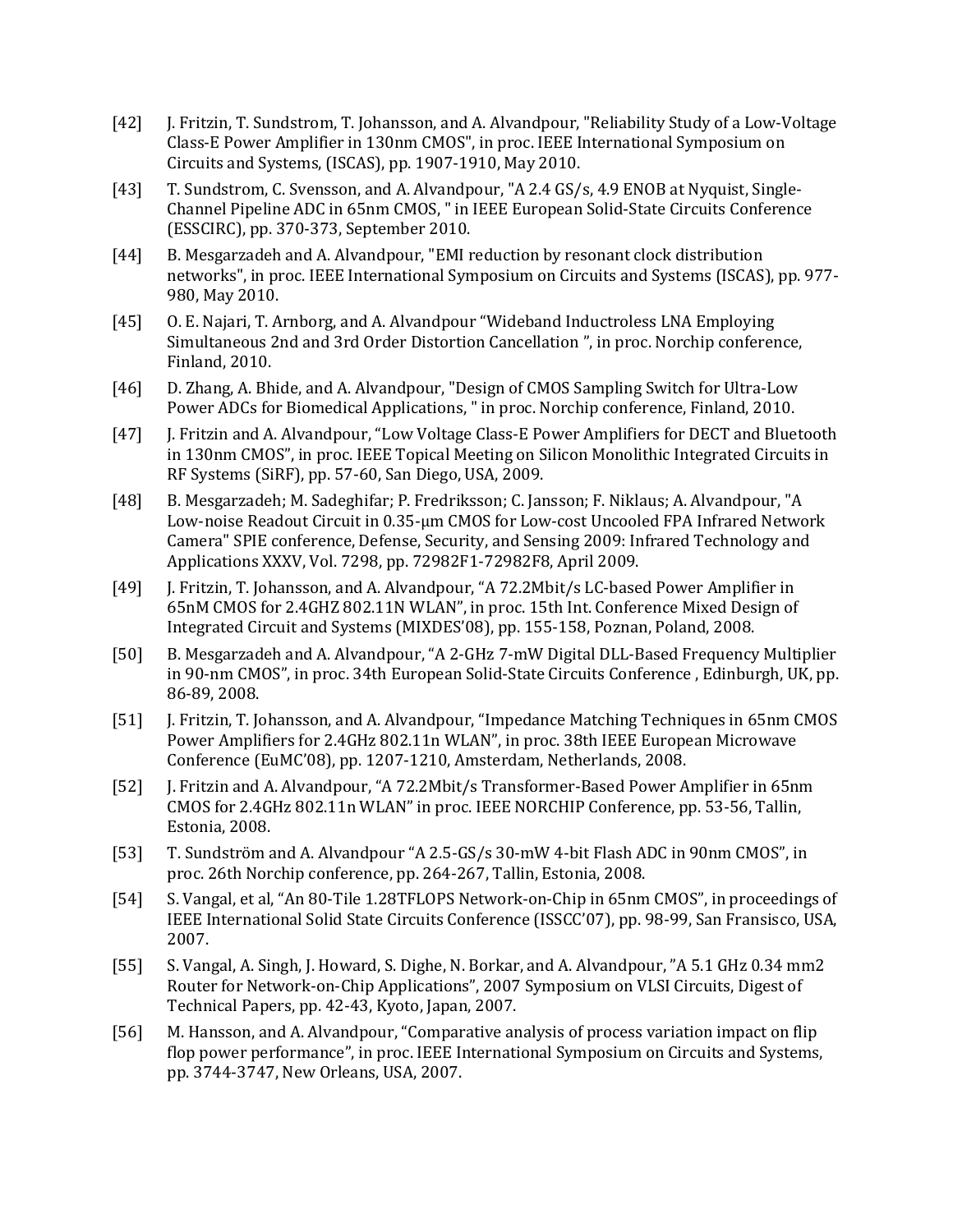- [57] B. Mesgarzadeh, M. Hansson and A. Alvandpour, "Low-power bufferless resonant clock distribution networks", in proceedings of IEEE Meadwest Symposium on Circuits and Systems (MWSCAS'07), pp. 960-963, Montreal, Canada, 2007.
- [58] H. Fredriksson, C. Svensson, and A. Alvandpour, "A 3.4 GB/S low latency 1 bit input digital FIR-filter in 0.13  $\Box$ m CMOS", in proc. Mixed design of integrated circuits and systems (MIXDES'07), pp. 181-184,Ciechocinek, Poland, 2007.
- [59] T. Sundström, and A. Alvandpour, "A kick-back reduced comparator for a 4-6-bit 3-GS/S flash and in a 90nm CMOS process", in proc. Mixed design of integrated circuits and systems (MIXDES'07), pp. 195-198, Ciechocinek, Poland, 2007.
- [60] S. Andersson, I. Carlsson, S. Natarajan, and A. Alvandpour, "A 128Kb 5T SRAM in 0.18mm CMOS", International Conference on Memory Technology and Design (ICMTD´07), pp. 185- 188, Giens, France, 2007.
- [61] M. Hansson, B. Mesgarzadeh, and A. Alvandpour, "1.56 GHz On-chip Resonant Clocking in 130nm CMOS", IEEE Custom Integrated Circuits Conference (CICC), September 2006, pp. 241-244.
- [62] B. Mesgarzadeh, M. Hansson, and A. Alvandpour, "Jitter Characteristic in Resonant Clock Distribution", European Solid-State Circuit Conference (ESSCIRC), Sept. 2006, pp. 464-467.
- [63] B. Mesgarzadeh and A. Alvandpour, "First-Harmonic Injection-Locked Ring Oscillators", IEEE Custom Integrated Circuits Conference (CICC), Sept. 2006, pp. 733-736.
- [64] M. Hansson and A. Alvandpour, "A Leakage Compensation Technique for Dynamic Latches and Flip-flops in Nano-scale CMOS", IEEE System-on-Chip Conference (SoCC), September 24-27 2006, pp. 83-84.
- [65] B. Mesgarzadeh and A. Alvandpour, "A 24-mW, 0.02-mm2, 1.5-GHz DLL-Based Frequency Multiplier in 130-nm CMOS", IEEE Intl. System-on-Chip Conference (SoCC), Sept. 2006, pp. 257-260.
- [66] S. Hsu, M. Hansson, A. Agarwal, S. Mathew, A. Alvandpour, and R. Krishnamurthy, "A 9GHz 320x80bit Low Leakage Microcode Read Only Memory in 65nm CMOS", European Solid-State Circuit Conference (ESSCIRC), September 2006, pp 299-302.
- [67] B. Mesgarzadeh and A. Alvandpour, "A wide-tuning range 1.8 GHz quadrature VCO utilizing coupled ring oscillators", IEEE International Symposium on Circuits and Systems ISCAS, May 2006, pp. 5143-5146.
- [68] N. Mehmood, M. Hansson, and A. Alvandpour, "An Energy-Efficient 32-bit Multiplier Architecture in 90-nm CMOS", NORCHI conference, November 2006, pp 35-38.
- [69] K. Tom, A. Alvandpour, "Curvature compensated CMOS bandgap with sub 1V supply", IEEE International Workshop on Electronic Design, Test and Applications, Melbourne, Australia, 17-19 Jan. 2006.
- [70] M Hansson, A Alvandpour, S. Hsu, R. Krishnamurthy, "A process variation tolerant technique for sub-70nm latches and flip-flops", NORCHIP conference, Oulu, Finland, Nov 21-22, 2005, pp 149-152.
- [71] T. Sundström and A. Alvandpour, "A comparative analysis of logic styles for secure IC's against DPA attacks", NORCHIP conference, Oulu, Finland, Nov. 21-22, 2005, pp 297-300.
- [72] M Hansson and A Alvandpour, "Power-performance analysis of Sinusoidally clocked flipflops", NORCHIP conference, Oulu, Finland, Nov 21-22, 2005, pp 153-156.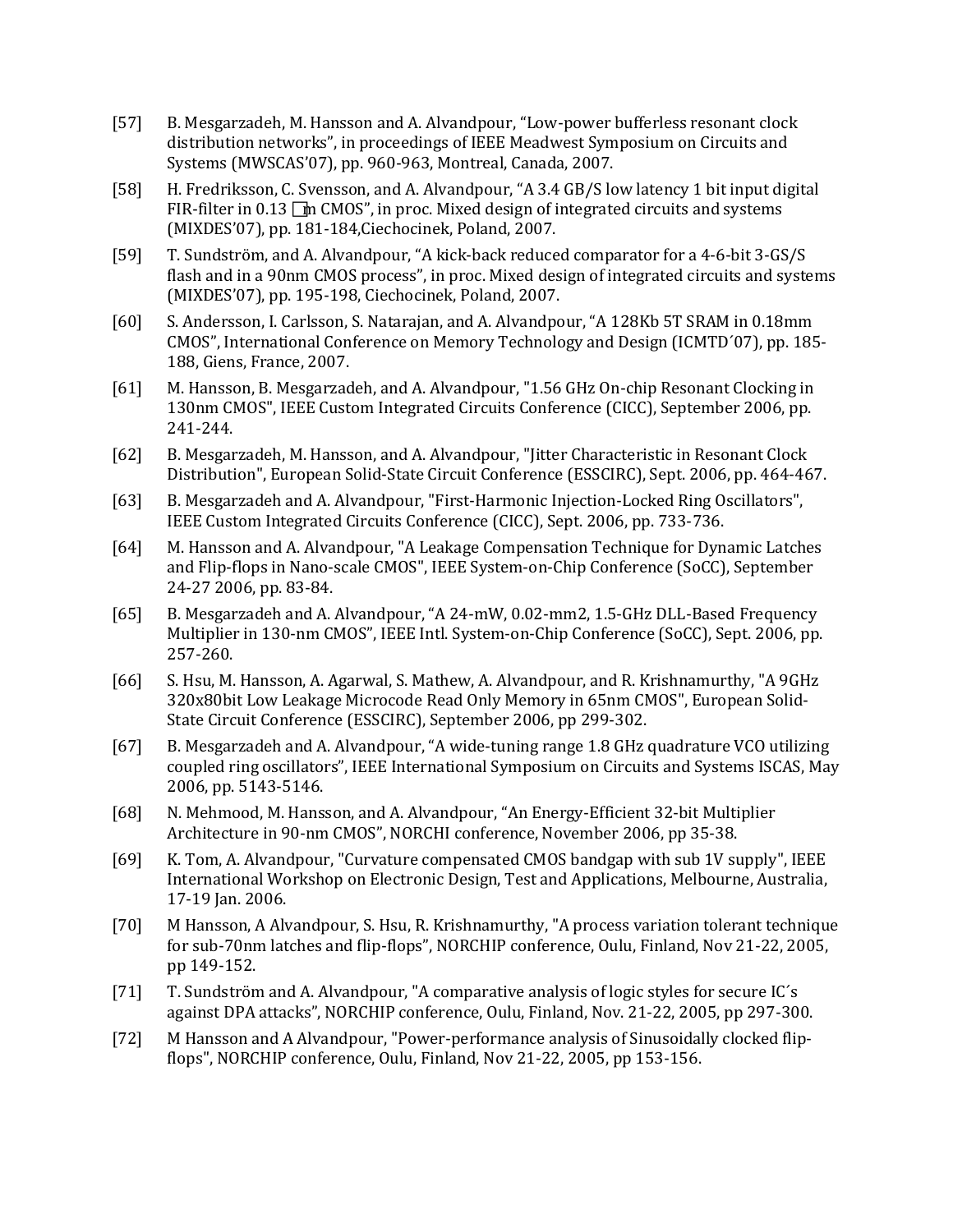- [73] S. Vangal, N. Borkar, and A. Alvandpour, " A Six-Port 57GB/s Double-Pumped Nonblocking Router Core" 2005 International Symposium on VLSI Circuits, Kyoto, Japan, June 16-18, pp 268-269.
- [74] B. Mesgarzadeh, A. Alvandpour, "A Study of Injection Locking in Ring Oscillators", IEEE Symposium on Circuits and Systems, Kobe, Japan, May 23-26, 2005, pp 5465-5468.
- [75] H. Ohlsson, B. Mesgarzadeh, K. Johansson, O. Gustafsson, P. Löwenborg, H. Johansson, A. Alvandpour, "A 16 GSPS 0.18 µm CMOS decimator for single-bit Sigma Delta -modulation", NORCHIP conference, pp. 175-178, Oslo, Norway, 8-9 November, 2004.
- [76] I. Carlson, S. Andersson, S. Natarajan, A. Alvandpour, "A high density, low leakage, 5T SRAM for embedded caches", European Solid-State Circuits Conference, ESSCIRC, pp. 215-222, Leuven, Belgium, September 21-23 2004.
- [77] P. Caputa, A. Alvandpour, C. Svensson, "High-speed on-chip interconnect modeling for circuit simulation", NORCHIP conference, pp. 143-146, Oslo, Norway, 8-9 November 2004.
- [78] M. Hansson, and A. Alvandpour, "A Low Clock Load Conditional Flip-flop", IEEE International System-on-Chip Conference, SoCC, pp. 169-170, Santa Clara, USA, 12-15 September 2004.
- [79] P. Caputa, H. Fredriksson, M.Hansson, S. Andersson, A. Alvandpour, and C.Svensson, "An Extended Transition Energy Cost Model for Buses in Deep Submicron Technologies", Forteenth International Workshop on Power and Timing Modeling, Optimization and Simulation, PATMOS 2004, pp. 849-858, Santorini, Greece, September 15-17 2004.
- [80] B. Mesgarzadeh, C. Svensson, A. Alvandpour, "A New Mesochronous Clocking Scheme for Synchronization in SoC", IEEE Symp. on Circuits and Systems (ISCAS'04), pp. II -605-608, Vancouver, Canada, 23-26 May 2004.
- [81] A. Alvandpour, D. Somasekhar, R. Krishnamurthy, V. De, S. Borkar, C. Svensson, "Bitline Leakage Equalization for Sub-100nm Caches," European Solid State Circuits Conference, 2003, pp. 401-404.
- [82] M. Sinha, S. Hsu, A. Alvandpour, W. Burleson, R. Krishnamurthy, S. Borkar, " Low Voltage Sensing Techniques and Secondary Design Issues for sub-90nm Caches," European Solid State Circuits Conference, 2003, pp. 413-416.
- [83] M Hansson, Alvandpour A, "Crosstalk analysis considering power and delay on interconnects", Norchip 2003, Riga, Estland, Nov 10-11, pp 196-199, 2003.
- [84] A. Alvandpour, R. Krishnamurthy, D. Eckerbert, S. Apperson, B. Bloechel, S. Borkar, " A 3.5GHz 32mW 150nm Multiphase Clock Generator for High-Performance Microprocessors, " IEEE International Solid-State Circuits Conference, 2003, February 9, pp. 112-113.
- [85] C. H. Kim, K. Roy, S. Hsu, A. Alvandpour, R. Krishnamurthy, S. Borkar, "A Process Variation Compensating Technique for Sub-90nm Dynamic Circuits, " International Symposium on VLSI Circuits, 2003, pp. 205-206.
- [86] S. Hsu, B. Chatterjee, M. Sachdev, A. Alvandpour, R. Krishnamurthy, S Borkar, " A 90nm 6.5GHz 256x64b Dual Supply Register File with Split Decoder Scheme," International Symposium on VLSI Circuits, 2003, pp. 237-238.
- [87] M. Sinha, S. A. Alvandpour, W. Burleson, "High-Performance and Low-Voltage Sense-Amplifier Techniques for sub-90nm SRAM", IEEE International SOC conference, September 17-20, Portland, Oregon, 2003.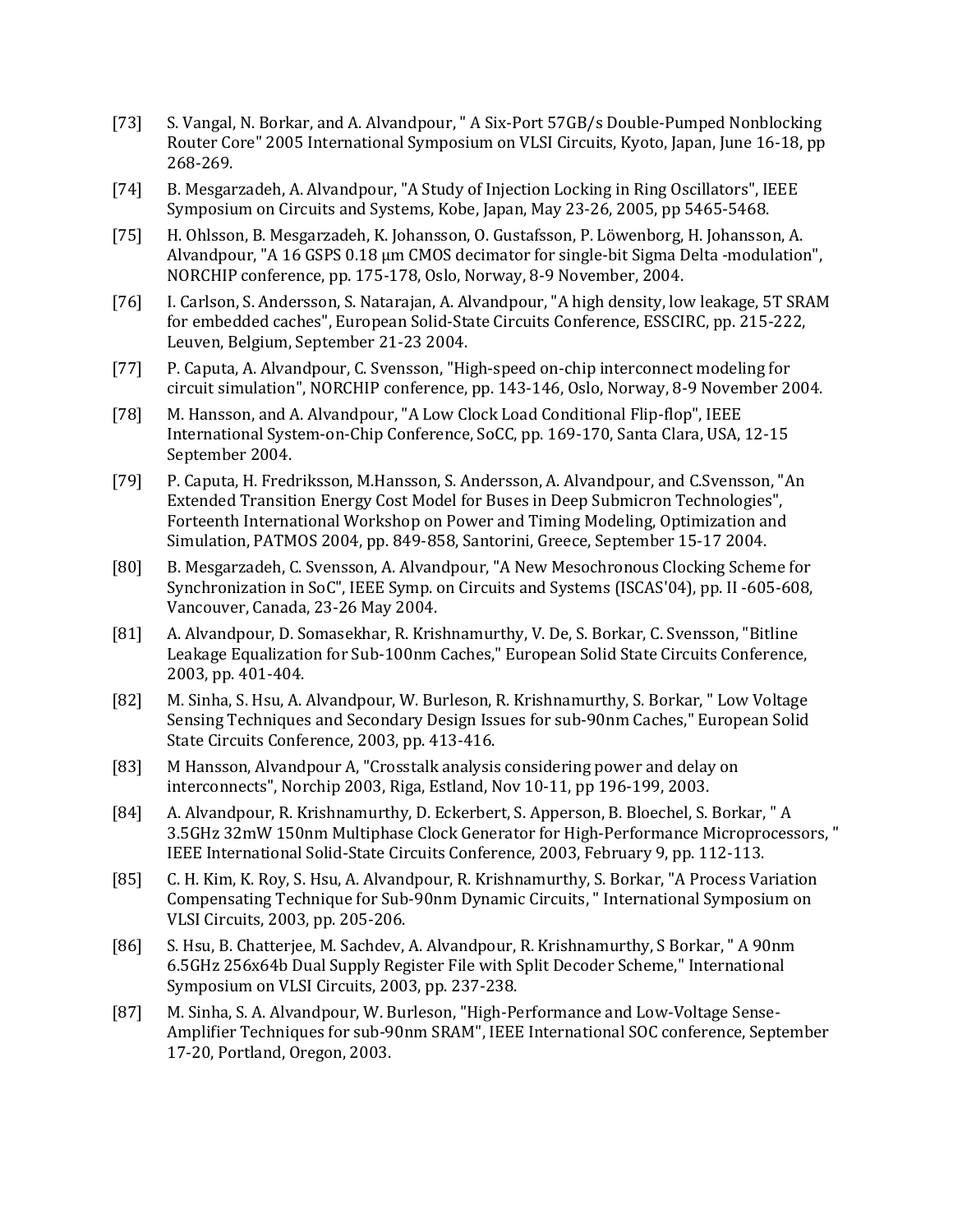- [88] S.T. Oskulii, A Alvandpour, "Comparative study on low power, high performance standard cell flip flops", SPIE´s International Symposium on Microelectronics, MEMS, pp 390-398, Perth, Australia, 9-12 December, 2003.
- [89] S. Natarajan, A. Alvandpour, "Ultra low power ferroelectric memory for SoC´s", SPIE´s international Symposium on Microelectronics, MEMS, pp 144-151, Perth, Australia, Dec, 2003.
- [90] A. Alvandpour, R. Krishnamurthy, S. Borkar, A. Rahman, C. Webb, " A burn-in tolerant dynamic circuit technique, " IEEE International Custom Integrated Circuits Conference, 2002, pp. 81 -84.
- [91] S. Hsu, A. Alvandpour, S. Mathew, S. Lu, R. Krishnamurthy, S. Borkar, "A 4.5GHz 130nm 32KB L0 Cache with a Self Reverse Bias Scheme," International Symposium on VLSI Circuits, 2002, pp. 48-49.
- [92] A. Alvandpour, R. Krishnamurthy, K. Sournyanath, S. Borkar, "A Low-Leakage Dynamic Multi-Ported Register file in 0.13mm CMOS, " International Symposium on Low Power Electronics and Design, pp. 2001, 68-71, 2001.
- [93] A. Alvandpour, R. Krishnamurthy, K. Soumyanath, S. Borkar, "A Conditional Keeper Technique for Sub-0.13mm Wide Dynamic Gates," International Symposium on VLSI Circuits, 2001, pp. 29-30.
- [94] R. Krishnamurthy, A. Alvandpour, G. Balamurugan, N. Shanbhag, K. Soumyanath, S. Borkar, "A 0.13um 6GHz 256x32b Leakage-tolerant Register File," International Symposium on VLSI Circuits, 2001, pp. 25-26.
- [95] P. Larsson-Edefors, H. Eriksson, D. Eckerbert, A. Alvandpour, "Low-Power Design of Delay-Constrained Circuits Using Dual-VT Process Technology" International Workshop on Power and Timing Modeling, Optimization and Simulation, PATMOS, 2001, pp. 7.1.1-10.
- [96] A. Alvandpour, P. Larsson-Edefors, C. Svensson, " GLMC: Interconnect Length Estimation by Growth-Limited Multifold Clustering, " IEEE International Symposium on Circuits and Systems, Vol. 5, 2000, pp. 465- 46.
- [97] A. Alvandpour, P. Larsson-Edefors, C. Svensson, "A leakage-tolerant multi-phase keeper for wide domino circuits," IEEE International Conference on Electronics, Circuits, and System, Vol. 1, 1999, pp.209-212.
- [98] A. Alvandpour, P. Larsson-Edefors, C. Svensson, "Separation and Extraction of Short-Circuit Power Consumption in Digital CMOS VLSI circuits", International Symposium on Low Power Electronics and Design, 1998, pp. 245-249.
- [99] F. Mu, A. Alvandpour, C. Svensson, " Linearized Sub-optimum Method of Long Wire Interconnections with Uniform Wire Driver," IEEE International Symposium on Circuits and Systems, 1998, Vol. 2, pp. 252-255.
- [100] A. Alvandpour, P. Larsson-Edefors, C. Svensson, " Impact of Miller Capacitance on Power Consumption," International workshop on Power and Timing Modeling, Optimization and Simulation PATMOS, 1998, pp. 83-92.
- [101] A. Alvandpour, C. Svensson, "A Wire Capacitance Estimation Technique for Power Consuming Interconnections at High Levels of Abstraction," International workshop on Power and Timing Modeling, Optimization and Simulation, PATMOS, 1997, pp. 305-314.
- [102] A. Alvandpour, C. Svensson, "Improving Cell libraries for Low Power Design," International workshop on Power and Timing Modeling, Optimization and Simulation, PATMOS, 1996, pp. 317-325.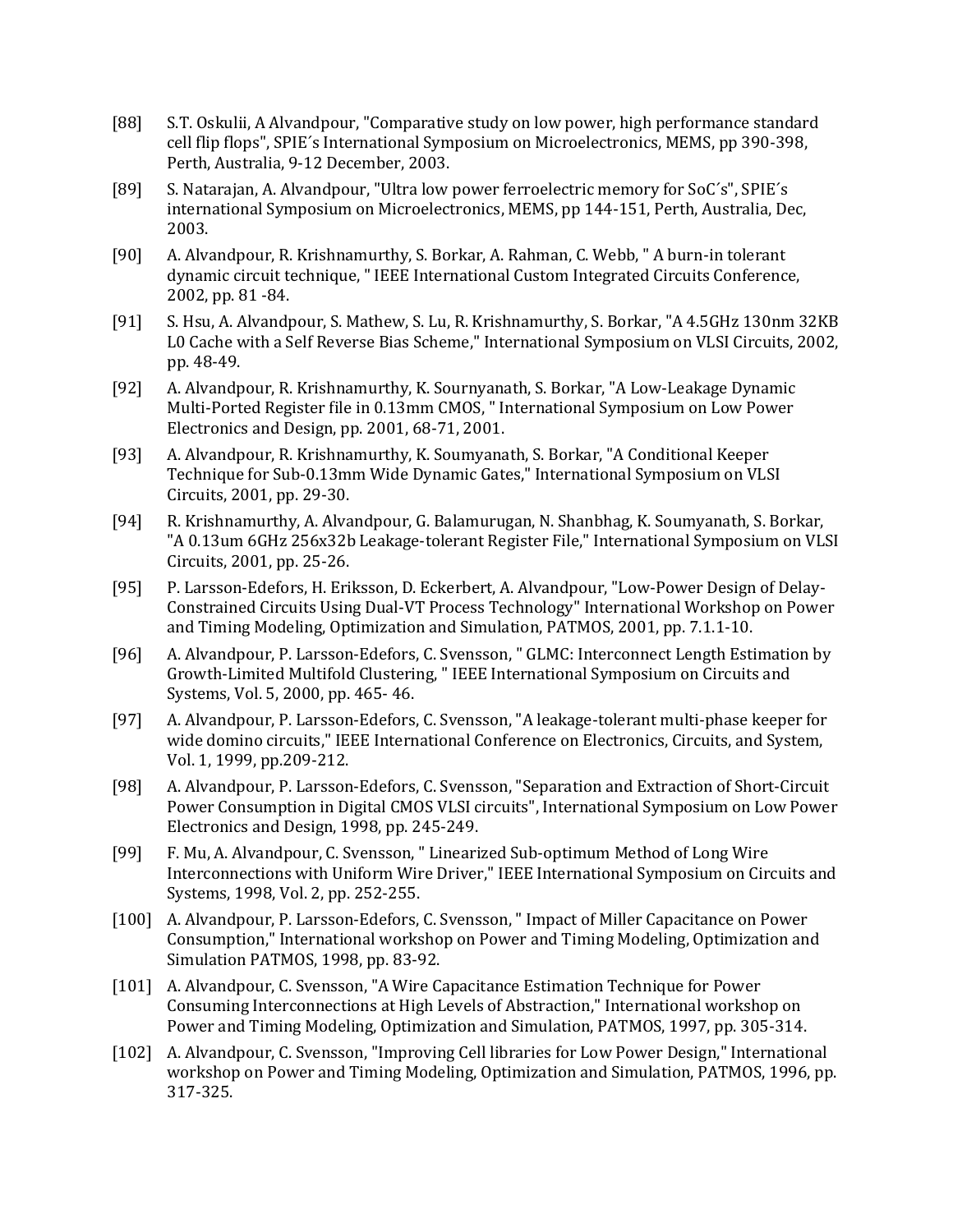*Invited papers and talks at international conferences*

- [103] R. Krishnamurthy, A. Alvandpour, S. Mathew, M. Anders, S. Borkar, "High-performance, Low Power, and Leakage Tolerant Challenges for Sub-70nm Microprocessor Circuits," European Solid-State Circuit Conference, 2002.
- [104] R. Krishnamurthy, A. Alvandpour, V. De, S. Borkar, "High-performance and Low-power Challenges for Sub-70nm Microprocessor Circuits," IEEE Custom Integrated Circuits Conference, 2002, pp. 125-128.
- [105] C. Svensson, A. Alvandpour, "Low power and Low voltage CMOS Digital Circuit Techniques, " International symposium on Low Power Electronics and Design, 1998 pp. 7-10.
- [106] S. Natarajan and A. Alvandpour, "Emerging memory technologies– mainstream or hearsay?", IEEE VLSI-TSA International Symposium on VLSI Design, Hsinchu, Taiwan, April 25-29, 2005, pp 222-228.
- [107] S. Natarajan, A. Alvandpour, "Mainstream Memory Technologies in Deep Submicron", 12th IEEE Mediterranean Electrotechnical Conference, MELECON, pp. 175-178, Dubrovnik, Croatia, 12-15 May 2004.
- [108] S. Natarajan, A. Alvandpour, " High performance and SER insensitive memories", SPIE´s International Symposium on Microelectronics, MWMS, and Nanotechnology, Perth, Australia, 9-12 December, 2003.
- [109] S. Natarajan, A. Alvandpour, "SoC versus SIP: What makes sense?, " SPIE´s International Symposium on Microelectronics, MWMS, and Nanotechnology, Perth, Australia, 9-12 December 2003.
- [110] A. Alvandpour, "High-Performance and Low-Power Challenges for Sub-70nm Systems on Chip" International workshop on Circuit Design (IWCD'2004), June 17, 2004, National Taiwan University, Taipei, Taiwan.
- [111] A. Alvandpour, S. Mathew, "Advanced high-performance microprocessor design challenges and solutions,"ASIC/SOC Conference, 2002. 15th Annual IEEE International, 2002, pp. 476 - 476.
- [112] A. Alvandpour, "High-performance and Low-voltage Datapath and Interconnect Design Challenges", 12th IEEE Mediterranean Electrotechnical Conference, MELECON, 2004, May 12-15, Dubrovnik Croatia.

## **Patents**

- [1] U.S. Patent No: 7,053,663, " Dynamic gate with condtional keeper for soft error rate reduction " Issued: May 30, 2006 Inventors: P. Hazucha, A. Alvandpour, R. Krishnamurthy, T. Karnik
- [2] U.S. Patent No: 7,002,389, " Fast static receiver with input dependent inversion threshold " Issued: Februrary 21, 2006. Inventors: A. Alvandpour, R. Krishnamurthy
- [3] U.S. Patent No: 6,919,737, " Voltage-level converter " Issued: July, 2005 Inventors: A. Alvandpour, R. Krishnamurthy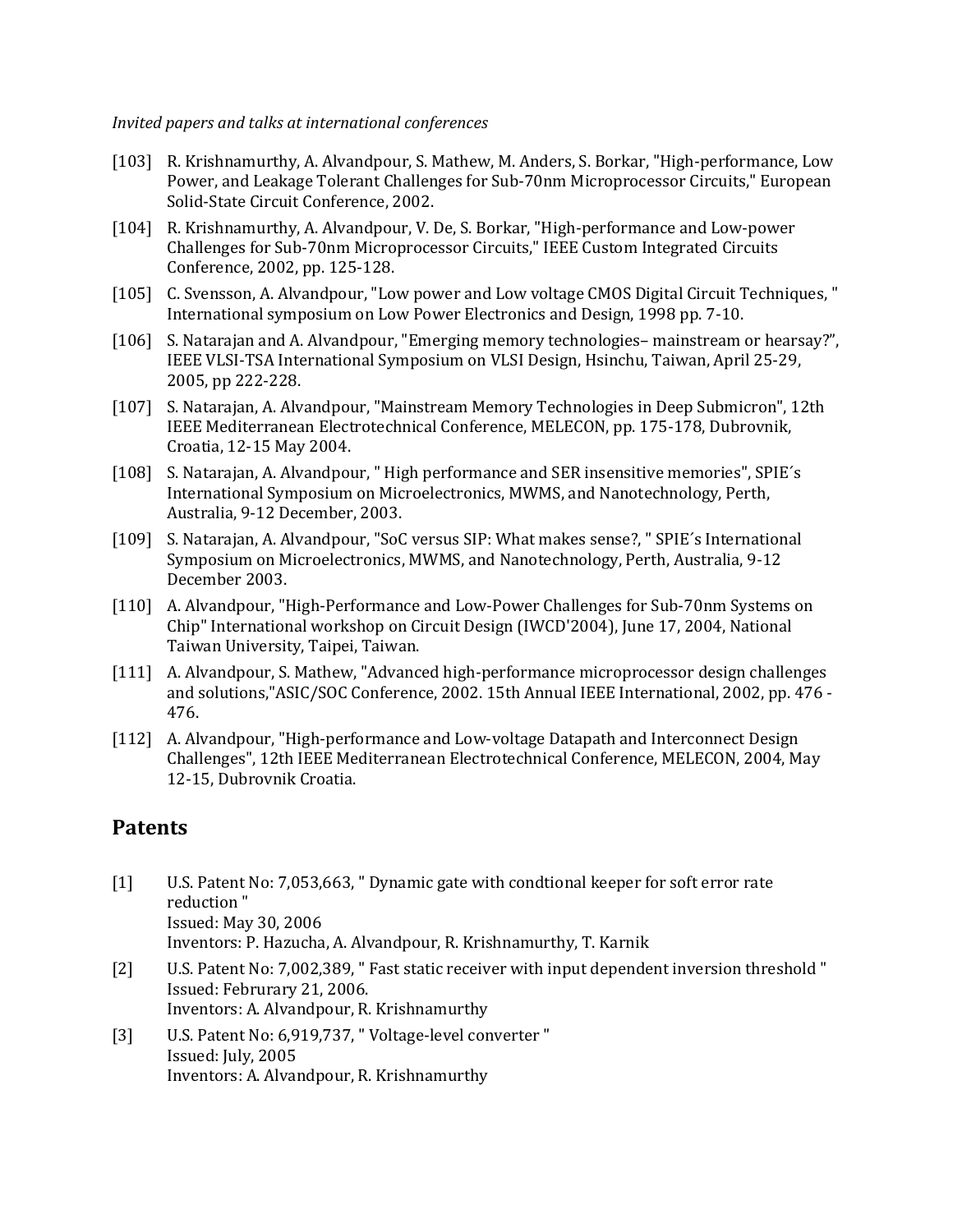| $[4]$  | U.S. Patent No: 6,838,910, " Fast dual-rail dynamic logic style "<br>Issued: January 4, 2005<br>Inventors: A. Alvandpour, P. Larsson-Edefors, R. Krishnamurthy, K. Soumyanath                                                 |
|--------|-------------------------------------------------------------------------------------------------------------------------------------------------------------------------------------------------------------------------------|
| [5]    | U.S. Patent, No: 6,847,569, " Differential current sense amplifier "<br>Issued: January 25, 2005<br>Inventors: S. Manoj, R. Krishnamurthy, A. Alvandpour                                                                      |
| [6]    | U.S. Patent No: 6,791,364, " Conditional burn-in keeper for dynamic circuits "<br>Issued: September 14, 2004<br>Inventors: A. Alvandpour, R. Krishnamurthy                                                                    |
| $[7]$  | U.S. Patent No: 6,751,141, " Differential charge transfer sense amplifier "<br>Issued: June 15, 2004<br>Inventors: A. Alvandpour, S. Manoj, R. Krishnamurthy                                                                  |
| [8]    | U.S. Patent No: 6,707,708, "Static random access memory with symmetric leakage-<br>compensated bit line"<br>Issued: March 16, 2004<br>Inventors: A. Alvandpour, D. Somasekhar, S. Hsu, R. Krishnamurthy, V. De                |
| [9]    | U.S. Patent No: 6,690,205, "Enhanced domino circuit"<br>Issued: February 10, 2004<br>Inventors: A. Alvandpour                                                                                                                 |
| $[10]$ | U.S. Patent No: 6,717,441, " Flash [II]-Domino: a fast dual-rail dynamic logic style"<br>Issued: April 6, 2004<br>Inventors: A. Alvandpour, P. Larsson-Edefors, R. Krishnamurthy, K. Soumyanath                               |
| $[11]$ | U.S. Patent No: 6,633,190, "Multi-phase clock generation and synchronization"<br>Issued: October 14, 2003<br>Inventors: A. Alvandpour, D. Eckerbert; Daniel, R. Krishnamurthy                                                 |
| $[12]$ | U.S. Patent No: 6,617,890, "Measuring power supply stability"<br>Issued: September 9, 2003<br>Inventors: T. Chen, P. Hazucha, A. Alvandpour; T. Karnik, C. Chen                                                               |
| $[13]$ | U.S. Patent No: 6,614,680, "Current leakage reduction for loaded bit-lines in on-chip<br>memory structures"<br>Issued: September 2, 2003<br>Inventors: A. Alvandpour, R. Krishnamurthy, S. Narendra                           |
| $[14]$ | U.S. Patent No: 6,590,801, "Current leakage reduction for loaded bit-lines in on-chip<br>memory structures"<br>Issued: July 8, 2003<br>Inventors: A. Alvandpour, R. Krishnamurthy, S. Narendra                                |
| $[15]$ | U.S. Patent No: 6,559,492, "On-die switching power converter with stepped switch drivers<br>and method"<br><b>Issued: May 6, 2003</b><br>Inventors: P- Hazucha, A. Alvandpour                                                 |
| [16]   | U.S. Patent No: 6,549,040, "Leakage-tolerant keeper with dual output generation capability<br>for deep sub-micron wide domino gates "<br>Issued: April 15, 2003<br>Inventors: A. Alvandpour, K. Soumyanath, R. Krishnamurthy, |
| $[17]$ | U.S. Patent No: 6,519,178, "Current leakage reduction for loaded bit-lines in on-chip<br>memory structures"                                                                                                                   |